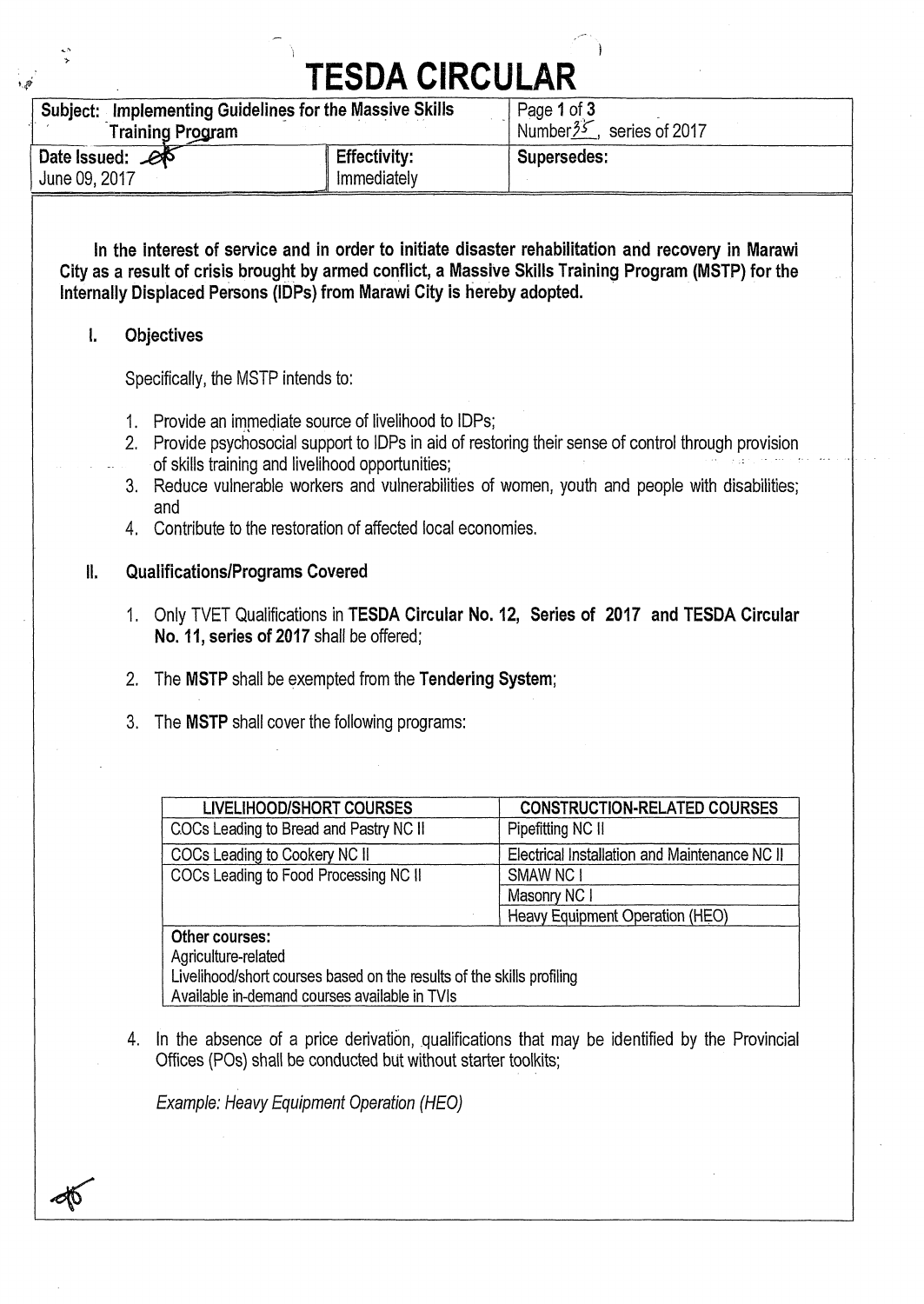## **TESDA CIRCULAR**

| TESUA GIRGULAR                                          |                     |                                     |  |  |
|---------------------------------------------------------|---------------------|-------------------------------------|--|--|
| Subject: Implementing Guidelines for the Massive Skills |                     | Page 2 of 3                         |  |  |
| <b>Training Program</b>                                 |                     | Number $5\sqrt{2}$ , series of 2017 |  |  |
| Date Issued: etc                                        | <b>Effectivity:</b> | Supersedes:                         |  |  |
| June 09, 2017                                           | Immediately         |                                     |  |  |

#### **Ill. Target Beneficiaries**

- 1. The target beneficiaries of this program shall be the **4,500 IDPs** in Iligan City and **900 IDPs** in Cagayan De Oro City. These beneficiaries will be identified in coordination with the concerned Local Government Units (LGUs) and National Government Agencies (NGAs); and
- 2. The Provincial Offices (POs) concerned shall ensure that the beneficiaries will accomplish the TESDA Barangay Skills Need Survey (BSNS) Form and the encoding of their profile/data in the Centralized Database System (T2MIS).

#### **IV. Assistance/Benefits**

1. Each trainee shall be entitled to free training and assessment, Training Support Fund (TSF) and Starter toolkits, as follows:

| <b>Benefits</b>             | Amount                             |
|-----------------------------|------------------------------------|
| Training and Assessment Fee | Based on TWSP/STEP Schedule of     |
|                             | Costs                              |
| Starter toolkits            | Based on current price derivation  |
| Training Support Fund (TSF) | Php100 per day x 40 days (maximum) |

#### **V. Single Availment**

Single availment only shall be allowed in this program.

#### **VI. Implementation Arrangements**

- 1. TESDA through Region X shall be responsible for the implementation, evaluation and appropriate disbursement of funds for this program;
- 2. TESDA X and ARMM shall jointly monitor the implementation of this program and submit to SMO-CLGUS the required accomplishment reports; and
- 3. TESDA X and ARMM shall closely coordinate with concerned agencies for the psycho social debriefing before the start of the training program. They shall, likewise, ensure the successful implementation of this program including the post training assistance.

#### **Vii. Program Mechanics**

- 1. The **MSTP** shall offer livelihood/short courses, construction-related, agriculture-related, and other in-demand courses available in the area intended for the repair, reconstruction and rehabilitation of houses and community infrastructures;
- 2. Flexible delivery mode shall be adopted in the conduct of this program which shall include mobile training, institution-based, on-site training delivered by training institutions, local government units, TESDA organized programs or other alternative modes of training delivery best suited to the IDP beneficiaries;